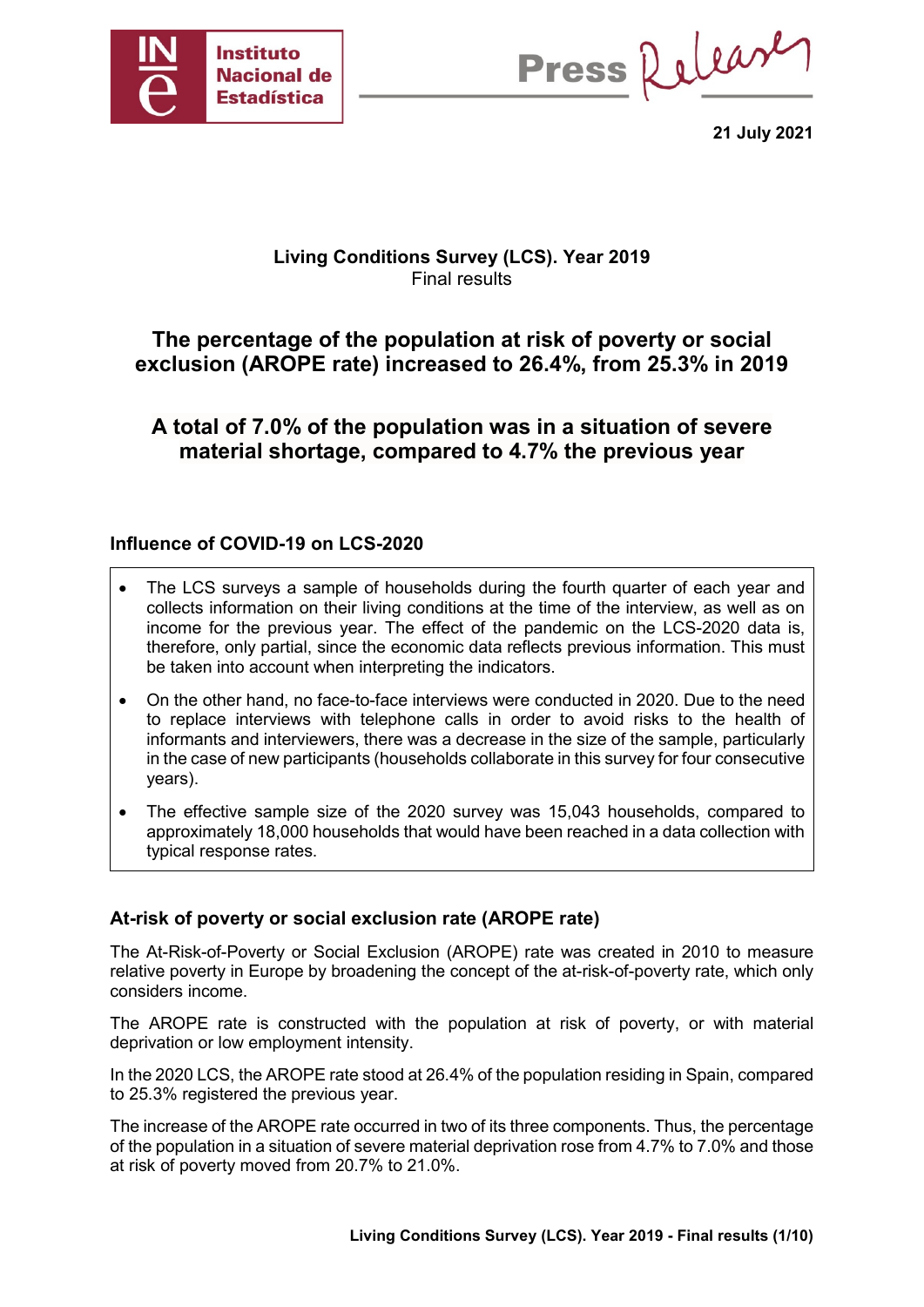On the other hand, the percentage of people residing in households with low employment intensity fell by nine tenths to stand at 9.9%.

### **AROPE Indicator. Population included within at least one out of three criteria of poverty risk or social exclusion by components**

**Percentages** 

| Year when the survey is conducted: | 2011  | 2012 | 2013 | 2014 | 2015 | 2016 | 2017 | 2018 | 2019 | 2020 |
|------------------------------------|-------|------|------|------|------|------|------|------|------|------|
| Income for the year:               | 2010  | 2011 | 2012 | 2013 | 2014 | 2015 | 2016 | 2017 | 2018 | 2019 |
| AROPE Indicator.                   | -26 V | 27 Z | 27.3 | 29.2 | 28.6 | 27.9 | 26.6 | 26.1 | 25.3 | 26.4 |
| Risk of poverty (1)                | 20.B  | 20.8 | 20.4 | 22 Z | 22.1 | 22.3 | 21 B | 21.5 | 20.7 | 21.0 |
| Severe material deprivation        | 45    | 58   | 6.2  | 7.1  | 64   | 5.8  | 5.1  | 54   |      | 7.0  |
| Low work intensity (2)             | 13.4  | 14.3 | 157  | 17.1 | 15.4 | 14.9 | 128  | 10.7 | 10.8 | 9.9  |

(1) Income in the year prior to the interview

Press Relear

(2) Year prior to the interview

By age group, the AROPE rate rose in all. Among those over 65 years of age it increased 4.8 points, among those under 16 it rose 1.1 points and in the group aged 16 to 64 it rose one tenth.

### **AROPE Indicator. Population included in at least one of the three criteria of the risk of at-poverty-risk rate and social exclusion by age**

| Percentages |  |
|-------------|--|
|-------------|--|

| Year when the survey is conducted: | 2011 | 2012 | 2013 | 2014 | 2015 | 2016 | 2017 | 2018 | 2019 | 2020 |
|------------------------------------|------|------|------|------|------|------|------|------|------|------|
| Income for the year:               | 2010 | 2011 | 2012 | 2013 | 2014 | 2015 | 2016 | 2017 | 2018 | 2019 |
| TOTAL                              | 26.7 | 27.2 | 27.3 | 29.2 | 28.6 | 27.9 | 26.6 | 26.1 | 25.3 | 26.4 |
| Under the age of 16                | 31.6 | 31.4 | 31.9 | 35.4 | 33.4 | 31.7 | 31.0 | 28.8 | 30.1 | 31.2 |
| From 16 to 64 years of age         | 27.0 | 29.0 | 29.5 | 32.0 | 31.6 | 30.7 | 28.4 | 27.9 | 26.9 | 27.0 |
| 65 years of age and older          | 21.2 | 16.5 | 14.5 | 12.9 | 13.7 | 14.4 | 16.4 | 17.6 | 15.7 | 20.5 |

As a complement to the AROPE rate, an indicator of intersection between the populations that are in each of the three situations is constructed.

Thus, in 2020 (and with income data from 2019), 1.4% of the population was both at risk of poverty, with severe material deprivation and low employment intensity.

#### **Intersections between subpopulations**

Year 2020 (with 2019 income data). AROPE Indicator 26.4%

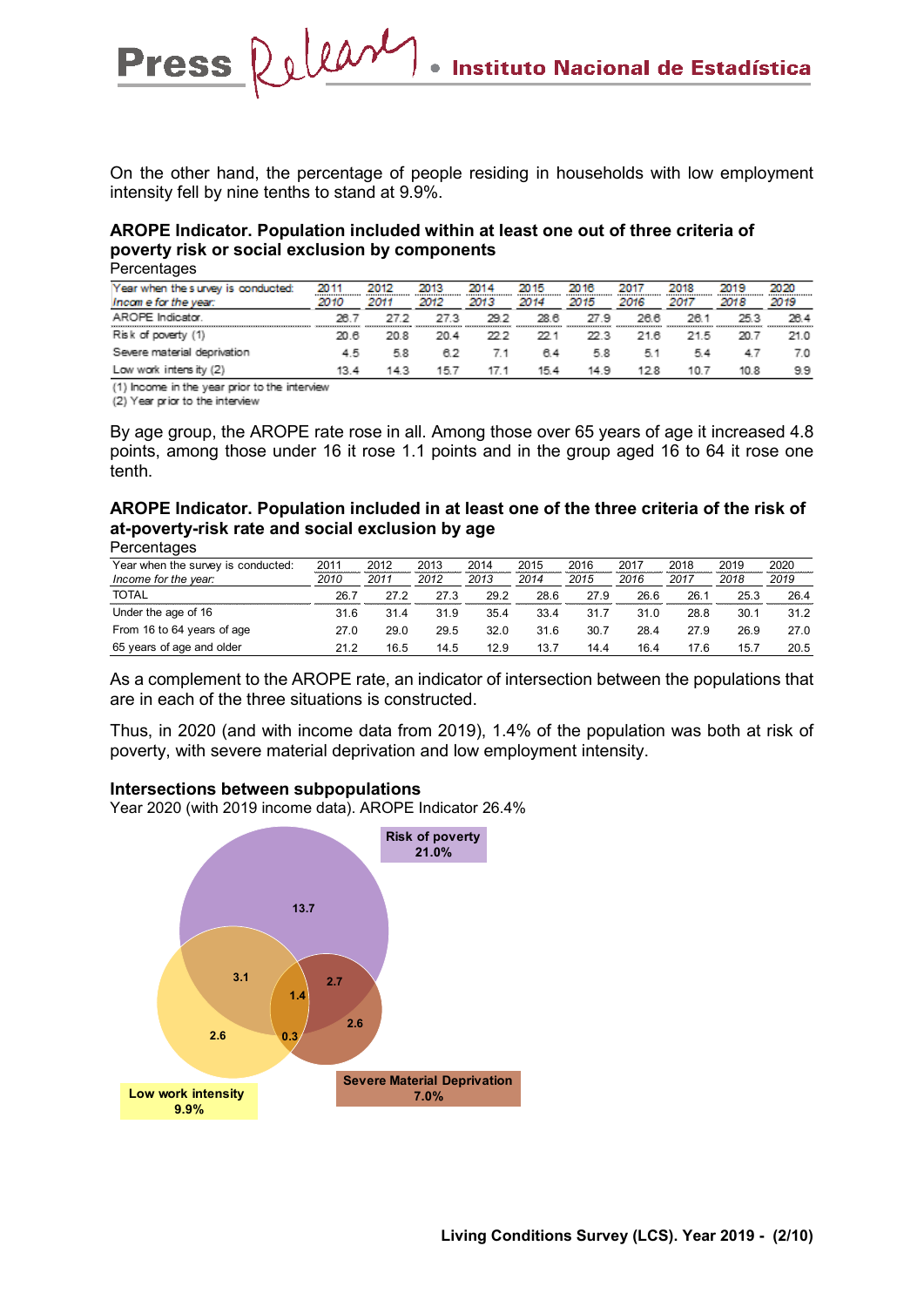### **Median income and at-risk-of-poverty threshold**

Press Relear

Average net annual monetary income per person for 2019 reached 12,292 Euro, with a 5.2% raise, when compared with the previous year Pandemic effect of this data is zero, as data reffers to the previous situation.

#### **Average person income**

Euros

| Year when the survey is conducted: | 2011   | 2012   | 2013   | 2014   | 2015   | 2016   | 2017   | 2018   | 2019 | 2020<br> |
|------------------------------------|--------|--------|--------|--------|--------|--------|--------|--------|------|----------|
| Income for the vear:               | 2010   | 2011   | 2012   | 2013   | 2014   | 2015   | 2016   | 2017   | 2018 | 2019     |
| Average person income              | 10.858 | 10.795 | 10.531 | 10.391 | 10.419 | 10.708 | 11.074 | 11.412 | .680 |          |

According to Eurostat criteria, the at-risk-of-poverty threshold is set at 60% of the median[1](#page-2-0) income per consumption unit[2](#page-2-1) of persons. Therefore, as income per person increases, the risk-of-poverty threshold also increases.

In 2020, the at-risk-of-poverty threshold for one-person households (calculated on the basis of income data for 2019) stood at 9,626 euros, that is, 6.8% higher than that estimated in the previous year. In households with two adults and two children under 14 years old, said threshold stood at 20,215 euros.

#### **Median income and at-risk-of-poverty threshold**

Euros

| Year when the survey is conducted:<br>Income for the year: | 2011<br>2010 | 2012<br>2011 | 2013<br>2012 | 2014<br>2013 | 2015<br>2014 | 2016<br>2015 | 2017<br>2016 | 2018<br>2017 | 2019<br>2018 | 2020<br>2019 |
|------------------------------------------------------------|--------------|--------------|--------------|--------------|--------------|--------------|--------------|--------------|--------------|--------------|
| Median income                                              | 13.930       | 13.868       | 13.524       | 13.269       | 13.352       | 13.681       | 14.203       | 14.785       | 15.015       | 16.043       |
| At-risk-poverty threshold                                  |              |              |              |              |              |              |              |              |              |              |
| One-person households                                      | 8.358        | 8.321        | 8.114        | 7.961        | 8.011        | 8.209        | 8.522        | 8.871        | 9.009        | 9.626        |
| Households with 2 adults and 2 children                    | 17.551       | 17.473       | 17.040       | 16.719       | 16.823       | 17.238       | 17.896       | 18.629       | 18.919       | 20.215       |

### **Population at risk of poverty**

The risk of poverty is a relative indicator that measures inequality. It does not measure absolute poverty but the number of persons with low income as compared with the total population.

In 2020 (and taking into account income in 2019) the percentage of the population with income below the at-risk poverty threshold (the so called *at-risk-of-poverty rate*) stood at 21.0% of the resident population in Spain, compared with 20.7% in the previous year.

By age group, the at-risk-of-poverty rate increased 4.3 points for those over 65 years of age and 0.5 points for those under 16 years of age. On the other hand, it fell 0.9 points for the 16 to 64 years age group.

<span id="page-2-0"></span> <sup>1</sup> The median is the value that, ordering all individuals from lowest to highest income, leaves half of them below the aforementioned value, and the other half above it. Therefore, its value depends on the level of income and on how the income is distributed among the population.

<span id="page-2-1"></span><sup>&</sup>lt;sup>2</sup> A consumer unit is a person living by him self. A household consisting of two adults constitutes 1.5 consumer units. The poverty threshold is calculated for each type of household. The survey methodology includes a more precise definition of the consumption unit as well as reference values for the poverty thresholds.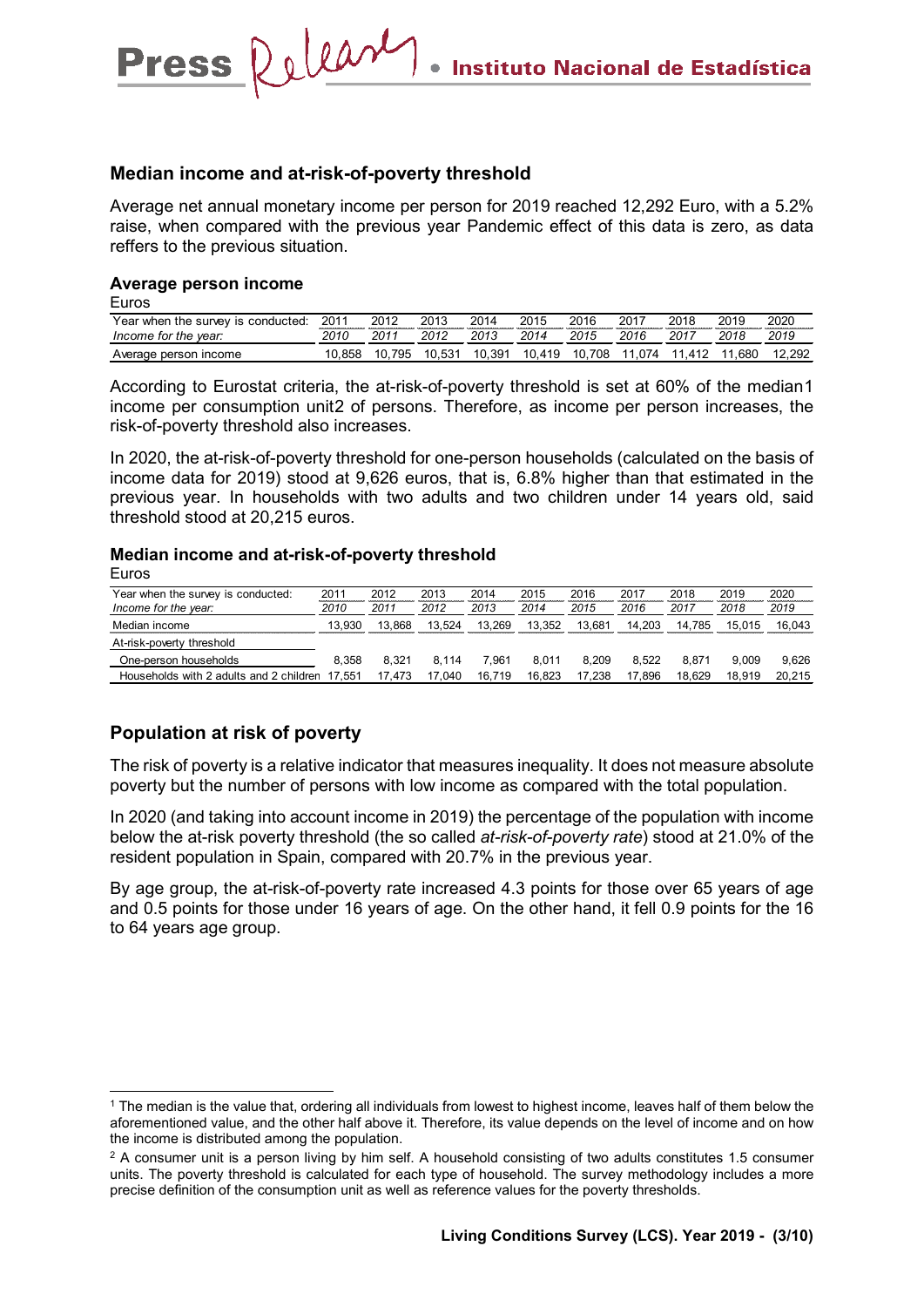### **At-risk-of-poverty rate by age**

**Percentages** 

| Year when the survey is conducted: | 2011 | 2012 | 2013 | 2014 | 2015 | 2016 | 2017 | 2018 | 2019 | 2020 |
|------------------------------------|------|------|------|------|------|------|------|------|------|------|
| Income for the year:               | 2010 | 2011 | 2012 | 2013 | 2014 | 2015 | 2016 | 2017 | 2018 | 2019 |
| TOTAL                              | 20.6 | 20.8 | 20.4 | 22.2 | 22.1 | 22.3 | 21.6 | 21.5 | 20.7 | 21.0 |
| Under 16 years old                 | 27.2 | 26.9 | 26.7 | 30.1 | 28.8 | 28.9 | 28.1 | 26.2 | 27.1 | 27.6 |
| 16 years of age and older          | 19.4 | 19.7 | 19.2 | 20.7 | 20.8 | 21.1 | 20.4 | 20.7 | 19.4 | 19.7 |
| From 16 to 64 years of age         | 19.3 | 20.9 | 20.8 | 23.2 | 23.2 | 23.3 | 21.9 | 22.1 | 20.9 | 20.0 |
| 65 years of age and older          | 19.8 | 14.8 | 12.7 | 11.4 | 12.3 | 13.0 | 14.8 | 15.6 | 14.5 | 18.8 |

### **Population in a situation of severe material shortage**

A person is considered to be in a situation of severe material deprivation if they live in a household that states deficiencies in at least four out f the the following elements asked in the survey:

- 1. They cannot afford to go on holiday at least one week a year.
- 2. They cannot afford to eat meat, chicken or fish at least every two days.
- 3. They cannot afford to keep the dwelling at an adequate temperature.
- 4. They cannot handle unforeseen expenses (of 750 Euro).
- 5. They have delays in payments relating to the main dwelling (mortgage or rent, gas or electricity bills, community costs, etc.) or to hire purchase in the past 12 months.
- 6. They cannot afford a car.
- 7. They cannot afford a telephone.
- 8. They cannot afford a TV.
- 9. They cannot afford a washing machine.

The percentage of the population in a situation of severe material deprivation in 2020 stood at 7.0%, compared to 4.7% the previous year.

Of the nine concepts that determine the inclusion of the population in a situation of material deprivation, the ones that worsened the most in 2020 were: *has had delays in paying expenses related to the main home or in installment purchases in the last 12 months* (13.5%, compared to 8.3% in 2019), *cannot afford to keep the home at an adequate temperature* ( 10.9% versus 7.6%) and *cannot afford a meal of meat, chicken or fish at least every other day* (5.4% versus 3.8%).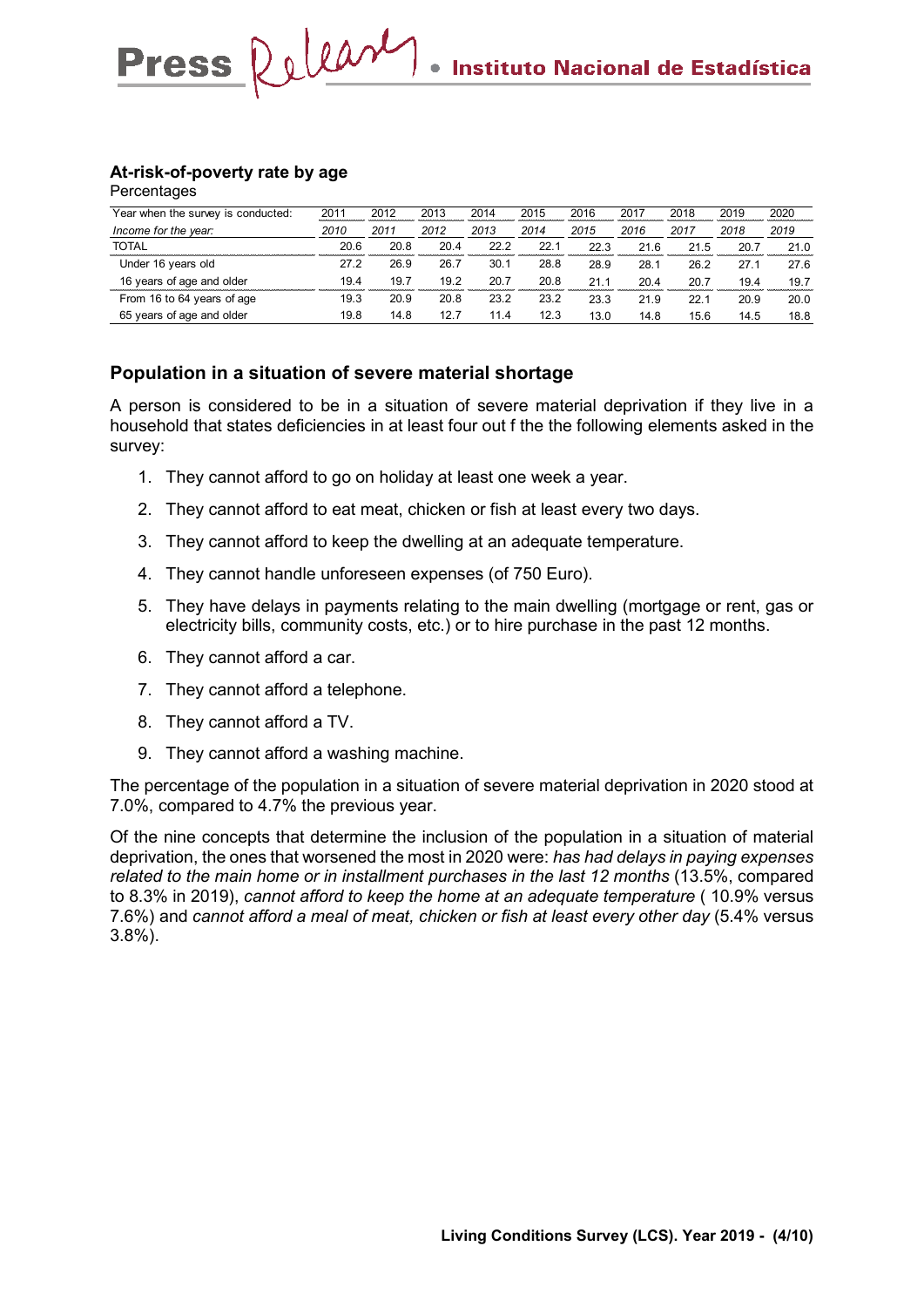

#### **Evolution of certain items associated with severe material deprivation Percentages**

Press Relear

### **Population at risk of poverty or social exclusion (AROPE rate), according to characteristics**

The AROPE rate can be disaggregated according to personal characteristics, such as level of studies or type of household.

With respect to the importance of the level of education, 36.0% of the population that has reached an educational level equivalent to primary education or less were at risk of poverty or social exclusion in the LCS of 2020 (with income of 2019). On the other hand, when the degree reached was higher education, this rate was reduced to 13.7%.



**Persons at risk of poverty or social exclusion (AROPE Indicator) by educational level attained (persons aged 16 years old and older). LCS-2020 (with 2019 income data) Percentages** 

According to the type of household, 49.1% of persons living in households formed by an adult with dependent children were at risk of poverty or social exclusion in 2020.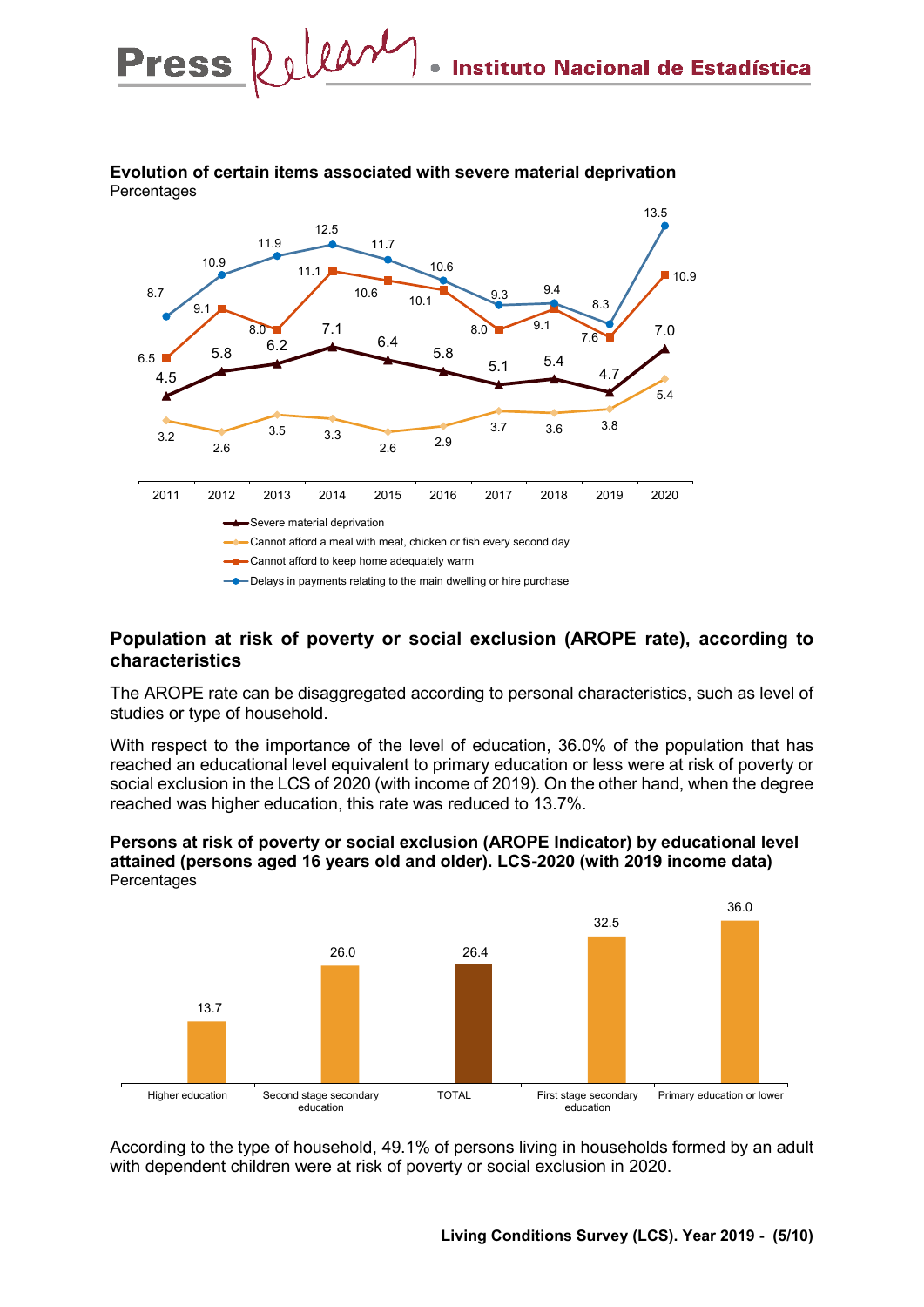### **People at risk of poverty or social exclusion (AROPE Indicator) by type of household. LCS-2020 (with 2019 income data).** Percentages



In terms of economic activity, 54.7% of the unemployed were at risk of poverty or social exclusion, as compared with 15.0% of employed persons and 16.7% of retired persons.

#### **Persons at risk of poverty or social exclusion (AROPE Indicator) by relationship with economic activity (persons aged 16 years old and older). LCS-2020 (with 2019 income data).** Percentages



According to nationality, the percentage of persons below the threshold of risk of poverty or social exclusion was 22.6% for Spaniards, 43.4% for foreigners for the EU and 58.0% for persons not from an EU country.

### **Persons at risk of poverty or social exclusion (AROPE Indicator) by nationality (persons aged 16 years old and older). LCS-2020 (with 2019 income data**). Percentages

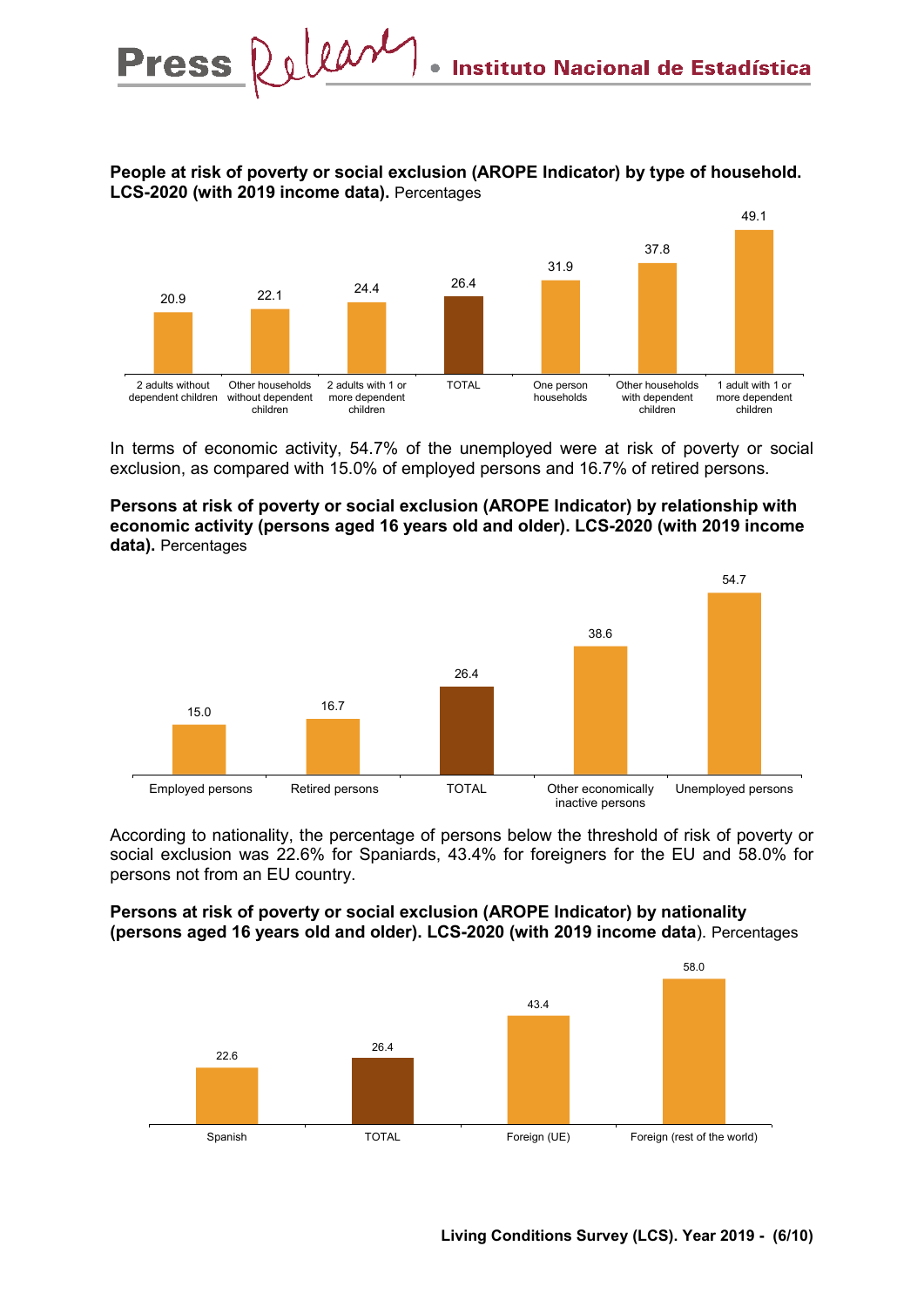### **Household economic situation in 2020**

Relear

Although the income collected in the survey corresponds to the full year prior to the interview (2019), in addition to the elements of material deprivation, other questions were also asked that describe the perceived economic situation at the time of the interview (at the end of 2020).

Thus, 10.0% of the population stated that they would make ends meet with "great difficulty" in 2020. This percentage was 2.2 points higher than in the previous year.

In turn, 35.4% did not have the capacity to handle unforeseen expenses, compared to 33.9% in 2019.

A total of 34.4% of the population could not afford to take a holiday away from home at least one week a year. This percentage was one point lower than that registered in 2019.

### **Evolution of economic difficulties**

**Percentages** 

**Press** 



#### **Income distribution and other indicators of inequality**

The S80/S20 ratio, used to measure income inequalities, compares the sum of the incomes of 20% of the population with the highest income with that of 20% of the population with the lowest income. The vale of 2019 income was 5.8, with a decrease of one tenth compared to the previous year.

Another indicator to analyse inequality is the Gini Index. It is a measure of inequality that takes the value 0 in the case of perfect equity and the value 100 in the case of maximum inequality.

This index also shows a decrease in income inequality. With 2019 income, the Gini index dropped nine tenths to stand at 32.1.

# **Income inequality indicators**

| Year when the survey is conducted: | 2011<br>******************* | 2012 | 2013 | 2014 | 2015 | 2016 | 2017<br>------------------- | 2018 | 2019<br>,,,,,,,,,,,,,,,,,,,,,,, | 2020 |
|------------------------------------|-----------------------------|------|------|------|------|------|-----------------------------|------|---------------------------------|------|
| Income for the year:               | 2010                        | 2011 | 2012 | 2013 | 2014 | 2015 | 2016                        | 2017 | 2018                            | 2019 |
| S80/S20                            |                             | 6.5  |      | 6.8  | 6.9  | 6.6  | 6.6                         | 6.0  | 5.9                             | 5.8  |
| Gini coefficient                   | 34.0                        | 34.2 | 33.7 | 34.  | 34.6 | 34.5 | 34.1                        | 33.2 | 33.0                            | 32.1 |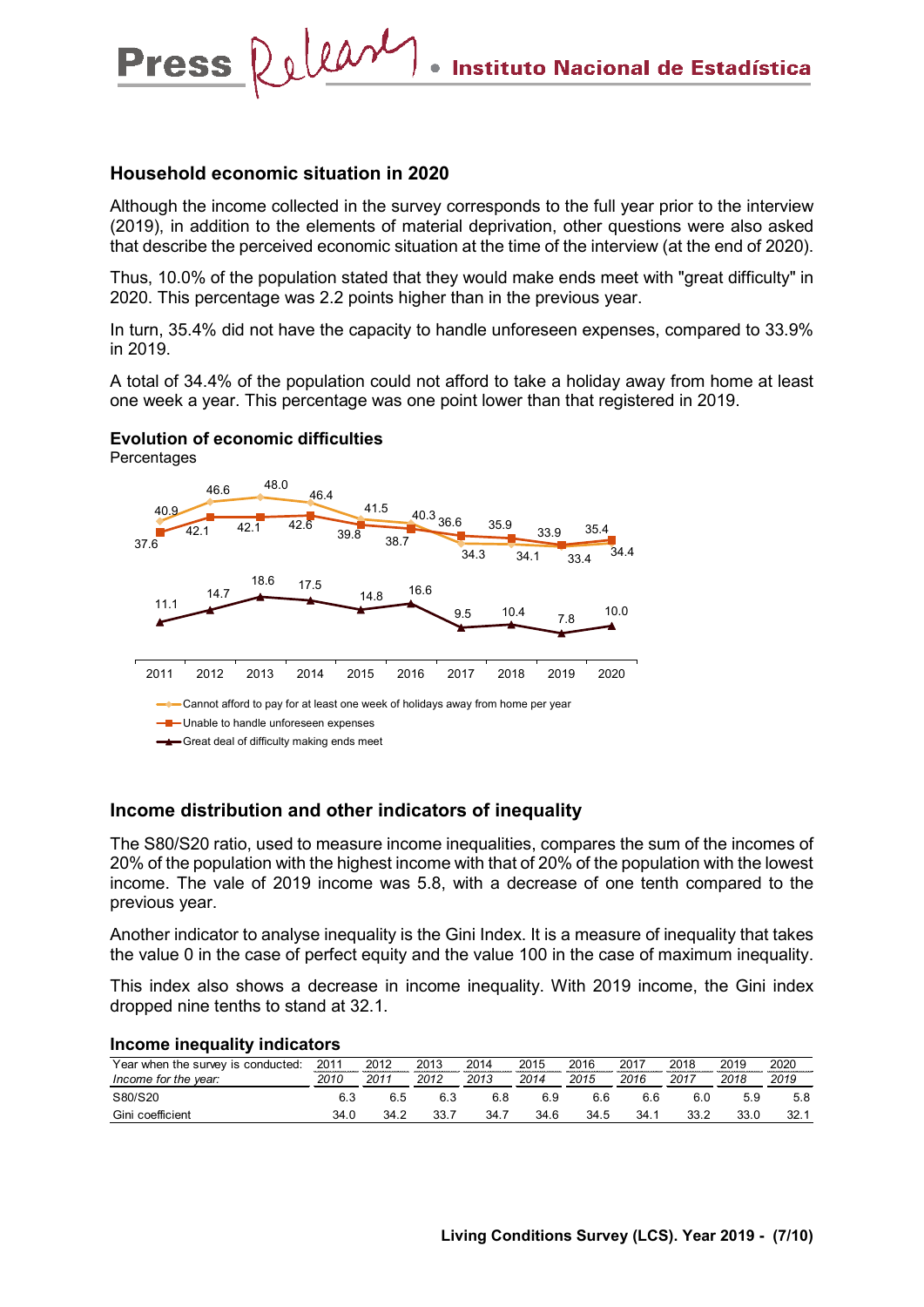### **Results by Autonomous Communities**

Press Release

The highest average annual income (in 2019) were registered in País Vasco (15,813 euros per person), Comunidad Foral de Navarra (15,094) and Comunidad de Madrid (14,580).

On the other hand, the lowest was registered in Extremadura (9,147 per person), Región de Murcia (9,850) and Canarias (9,935).

With regard to the AROPE rates of risk of poverty or social exclusion, the highest were found in Extremadura (38.7%), Canarias (36.3%) and Andalucia (35.1%).

On the other hand, Comunidad Foral de Navarra (12.0%) and País Vasco (13.9%) presented the lowest at-risk-of-poverty or social exclusion rates.

With regard to the at-risk-of-poverty rates, the highest were found in Extremadura (31.4%), Canarias (29.9%) and Andalucía (28.5%).

Comunidad Foral de Navarra (9.9%) and País Vasco (10.0%) presented the lowest at-risk-ofpoverty rates.

#### **Average person income, AROPE indicator and at-risk-of-poverty rate by Autonomous Community. LCS-2020 (with 2019 income data)**

|                             | Average person<br>income (euros) | <b>AROPE</b><br>indicator (%) | At-risk-of-<br>poverty rate<br>(% ) |
|-----------------------------|----------------------------------|-------------------------------|-------------------------------------|
| <b>TOTAL</b>                | 12,292                           | 26.4                          | 21.0                                |
| Andalucía                   | 9,990                            | 35.1                          | 28.5                                |
| Aragón                      | 13,097                           | 18.5                          | 16.0                                |
| Asturias, Principado de     | 12,786                           | 27.7                          | 22.2                                |
| Balears, Illes              | 12,658                           | 22.0                          | 14.1                                |
| Canarias                    | 9,935                            | 36.3                          | 29.9                                |
| Cantabria                   | 12,748                           | 23.7                          | 18.0                                |
| Castilla y León             | 12,697                           | 19.8                          | 15.1                                |
| Castilla - La Mancha        | 10,485                           | 29.8                          | 25.1                                |
| Cataluña                    | 14,170                           | 22.8                          | 16.7                                |
| Comunitat Valenciana        | 11,332                           | 29.3                          | 24.6                                |
| Extremadura                 | 9,147                            | 38.7                          | 31.4                                |
| Galicia                     | 11,469                           | 25.7                          | 22.1                                |
| Madrid, Comunidad de        | 14,580                           | 20.9                          | 15.4                                |
| Murcia, Región de           | 9,850                            | 29.7                          | 25.0                                |
| Navarra, Comunidad Foral de | 15,094                           | 12.0                          | 9.9                                 |
| País Vasco                  | 15,813                           | 13.9                          | 10.0                                |
| Rioja, La                   | 13,504                           | 19.0                          | 15.0                                |
| Ceuta                       | 9,853                            | 38.8                          | 35.3                                |
| Melilla                     | 11,427                           | 42.4                          | 36.3                                |

Canarias (15.6%), Andalucia (14.8%) and Extremadura (12.7%) were the Autonomous Communities that registered the highest percentages of persons that had "a great deal of difficulty" making ends meet in 2020.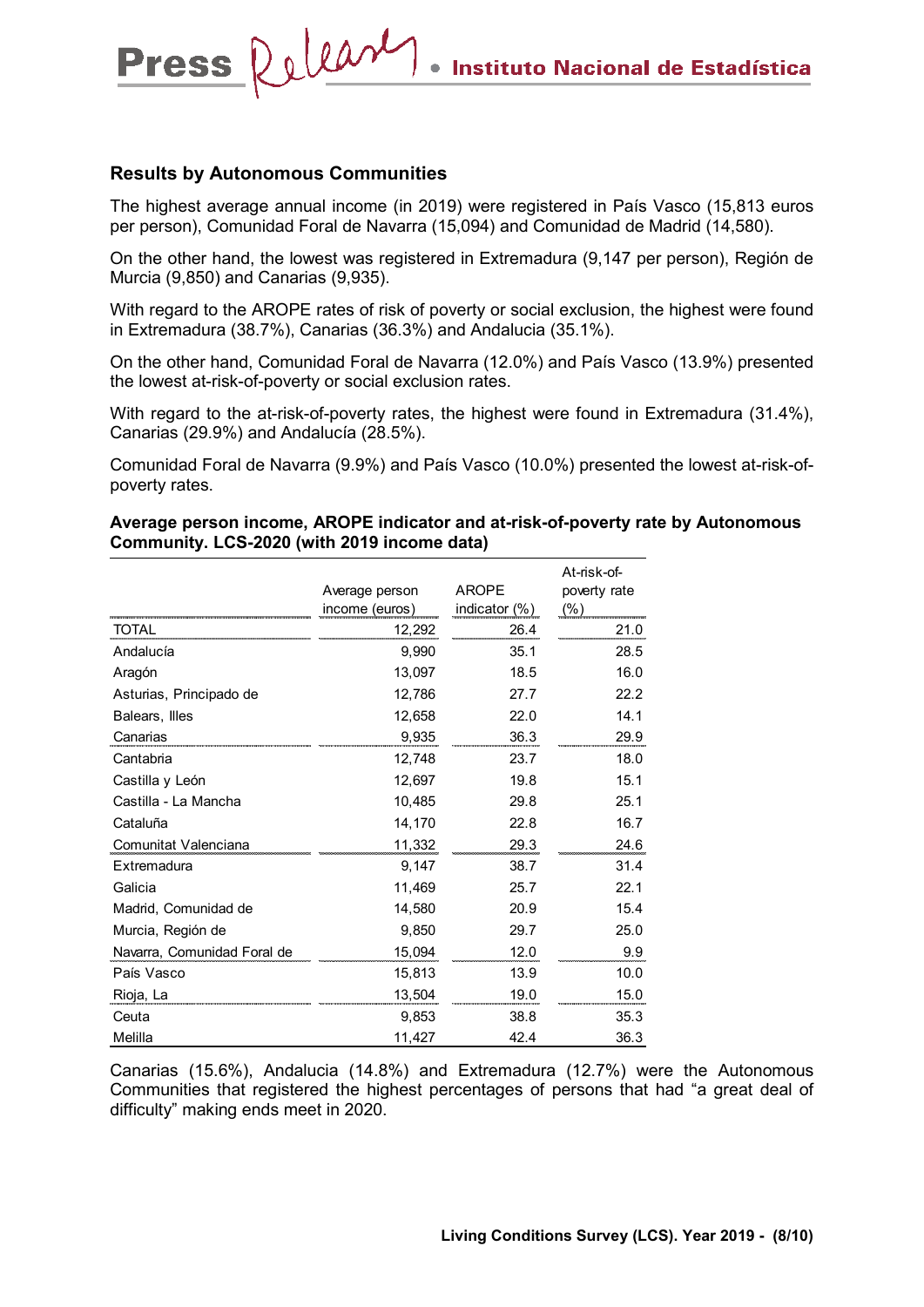Those that presented the lowest percentages were Aragón (5.5%), País Vasco (5.6%) and Comunidad Foral de Navarra (5.9%).

Press Release

A total of 63.1% of the population in Canarias, 46.8% in Extremadura and 43.9% in Andalucía were unable to handle unforeseen expenses in 2020. At the other end of the spectrum were País Vasco (19.0%) and Comunidad Foral de Navarra (20.1%).

Canarias (47.4%), Andalucía (45.4%) and Región de Murcia (45.3%) presented the highest percentages of persons that could not afford to pay for at least one week of holidays away from home per year in 2020. The lowest percentages corresponded to País Vasco (18.0%), Comunidad Foral de Navarra (21.1%) and Aragon (23.6%).

In the case of households with late payments when paying expenses related to the main dwelling or deferred payments, Canarias (23.0%), Andalucia (19.0%) and Región de Murcia (15.5%) presented the highest population percentages. Conversely, the lowest annual rates were registered in Aragon (5.4%), Cantabria (6.8%) and Castilla y León (6.9%).

#### **Household economic difficulties by Autonomous Community. Year 2020 Percentages**

|                             | Cannot            | Unable to  | Delays in        | Great deal of |
|-----------------------------|-------------------|------------|------------------|---------------|
|                             | afford to pay for | handle     | payments         | difficulty    |
|                             | at least one      | unforeseen | relating to the  | making        |
|                             | week of           | expenses   | main dwelling or | ends meet     |
|                             | holidays away     |            | hire purchase    |               |
|                             | from home per     |            |                  |               |
|                             | year              |            |                  |               |
| <b>TOTAL</b>                | 34.4              | 35.4       | 13.5             | 10.0          |
| Andalucía                   | 45.4              | 43.9       | 19.0             | 14.8          |
| Aragón                      | 23.6              | 26.0       | 5.4              | 5.5           |
| Asturias, Principado de     | 32.1              | 27.6       | 11.7             | 9.3           |
| Balears, Illes              | 31.7              | 36.6       | 13.1             | 9.0           |
| Canarias                    | 47.4              | 63.1       | 23.0             | 15.6          |
| Cantabria                   | 36.7              | 31.5       | 6.8              | 6.1           |
| Castilla y León             | 28.2              | 24.7       | 6.9              | 8.4           |
| Castilla - La Mancha        | 32.5              | 33.1       | 8.4              | 6.5           |
| Cataluña                    | 30.6              | 33.4       | 14.3             | 9.2           |
| Comunitat Valenciana        | 36.1              | 36.8       | 14.4             | 10.7          |
| Extremadura                 | 45.0              | 46.8       | 13.7             | 12.7          |
| Galicia                     | 37.4              | 28.1       | 8.5              | 6.6           |
| Madrid, Comunidad de        | 26.6              | 30.1       | 11.5             | 8.5           |
| Murcia, Región de           | 45.3              | 43.1       | 15.5             | 11.2          |
| Navarra, Comunidad Foral de | 21.1              | 20.1       | 11.4             | 5.9           |
| País Vasco                  | 18.0              | 19.0       | 8.2              | 5.6           |
| Rioja, La                   | 23.9              | 24.5       | 8.2              | 6.0           |
| Ceuta                       | 49.1              | 55.9       | 28.2             | 2.7           |
| Melilla                     | 39.2              | 52.3       | 19.8             | 17.6          |

### **Data Review and Update**

The data published today are final. All results are available on INEBase.